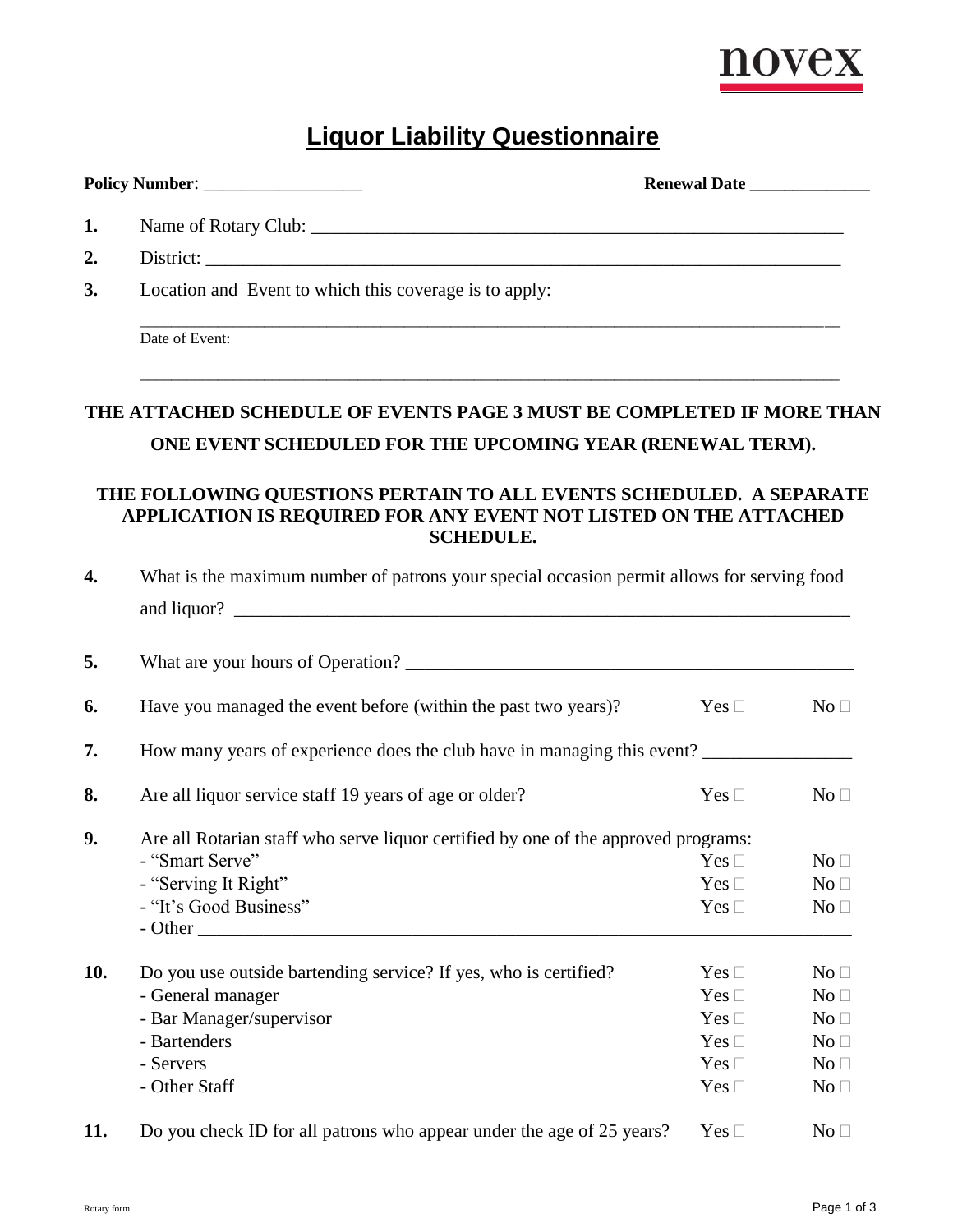| 12. | Is there a WRITTEN "Rules of Service" Policy?                         | Yes $\square$ | No <sub>1</sub> |
|-----|-----------------------------------------------------------------------|---------------|-----------------|
|     | Do you post a sign?                                                   | Yes $\Box$    | No <sub>1</sub> |
| 13. | Does the WRITTEN "Rules of Service "Policy:                           |               |                 |
|     | a. Deny entry to impaired or underage persons                         | Yes $\square$ | No <sub>1</sub> |
|     | b. Handle a new arrival who is already impaired                       | Yes $\square$ | No <sub>1</sub> |
|     | c. Handle abusive or disruptive members?                              | Yes $\square$ | No <sub>1</sub> |
|     | d. Handle violent or fighting persons                                 | Yes $\square$ | No <sub>1</sub> |
|     | e. Handle intoxicated persons wishing to leave alone or drive         | Yes $\Box$    | No <sub>1</sub> |
| 14. | Are all staff aware of their <b>Legal Obligations</b> to:             |               |                 |
|     | a. Not encourage intoxication                                         | Yes $\square$ | No <sub>1</sub> |
|     | b. Not supply liquor which might cause intoxication                   | Yes $\square$ | No <sub>1</sub> |
|     | c. Monitor & supervise consumption of alcohol                         | Yes $\square$ | No <sub>1</sub> |
|     | d. Recognize and notice intoxication                                  | Yes $\square$ | No <sub>1</sub> |
|     | e. Cease to serve intoxicated persons                                 | Yes $\square$ | No <sub>1</sub> |
|     | f. Take appropriate steps to prevent intoxicated persons from         |               |                 |
|     | leaving the premises unaccompanied?                                   | Yes $\square$ | No <sub>1</sub> |
|     | g. Take appropriate steps to prevent intoxicated persons from driving | Yes $\square$ | No <sub>1</sub> |
|     | h. "Care for " intoxicated persons                                    | Yes $\Box$    | No <sub>1</sub> |
| 15. | Are server staff required to file written Incident Reports?           | Yes $\square$ | No <sub>1</sub> |
| 16. | Has your club ever been refused a liquor license?                     | Yes $\square$ | No <sub>1</sub> |
|     | If Yes, give details:                                                 |               |                 |

\_\_\_\_\_\_\_\_\_\_\_\_\_\_\_\_\_\_\_\_\_\_\_\_\_\_\_\_\_\_\_\_\_\_\_\_\_\_\_\_\_\_\_\_\_\_\_\_\_\_\_\_\_\_\_\_\_\_\_\_\_\_\_\_\_\_\_\_\_\_\_\_\_\_\_\_\_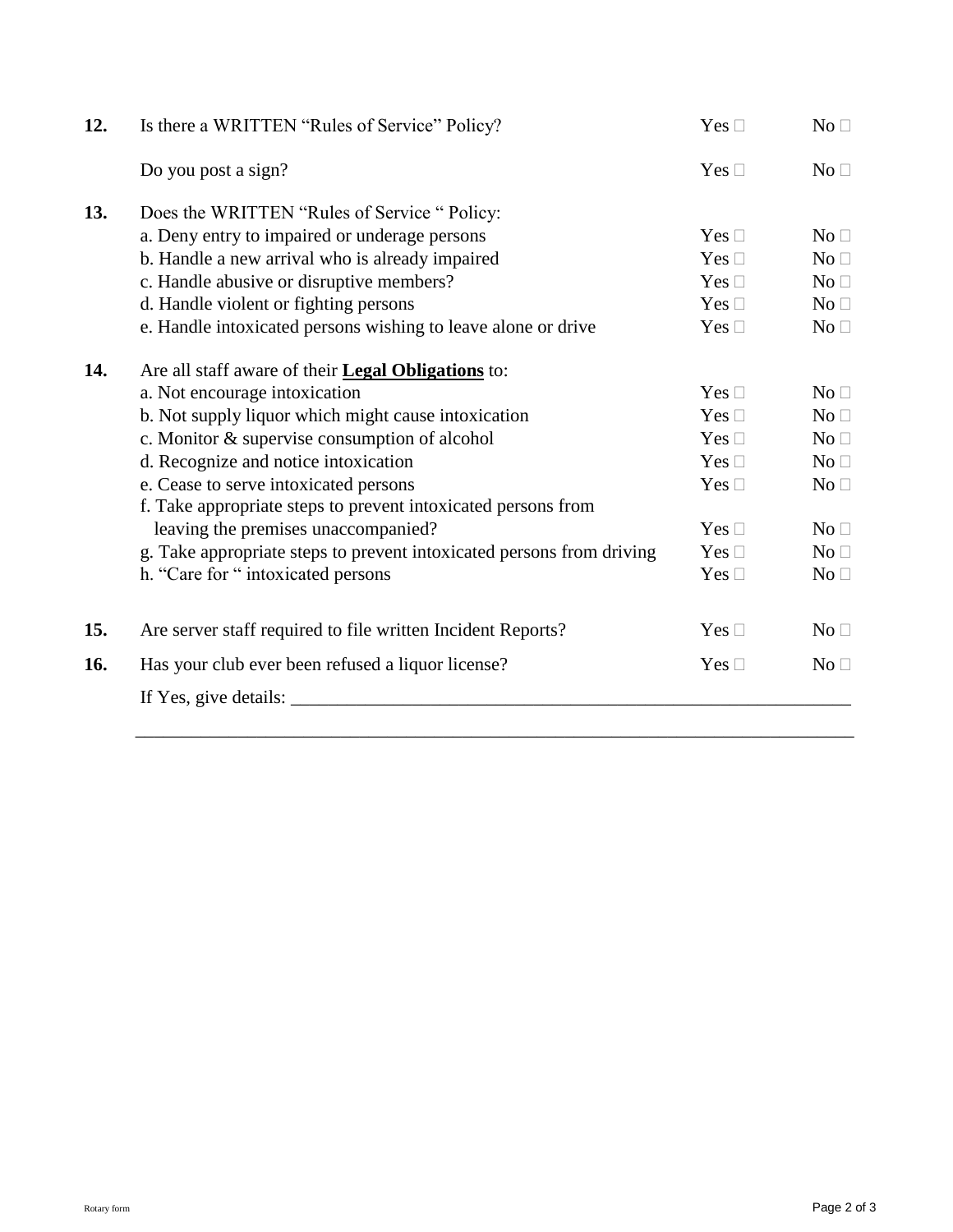I may have provided personal information in this document and by other means and I may in the future provide further personal information. Some of this personal information may include, but is not limited to, my credit information and claims history. I authorize my broker or insurance company to collect, use and disclose any of this personal information, subject to the law and to my broker's or insurance company's policy regarding personal information, for the purposes of communicating with me, assessing my application for insurance and underwriting my policies, renewals, changes of coverage, evaluating claims, detecting and preventing fraud, and analyzing business results. I confirm that all individuals whose personal information is contained in this document have authorized that I agree to the above on their behalf.

I declare that to the best of my knowledge, all the information on this questionnaire is true and that these statements are the declarations upon which insurance coverage is provided. Signing this form does not bind the applicant or the Insurer to complete the Insurance.

\_\_\_\_\_\_\_\_\_\_\_\_\_\_\_\_\_\_\_\_ \_\_\_\_\_\_\_\_\_\_\_\_\_\_\_\_\_\_\_\_\_\_\_\_\_\_\_\_\_\_\_\_\_\_\_\_\_\_\_\_\_\_\_\_\_\_\_\_

Date Signature of an Executive Officer of the Name Insured

\_\_\_\_\_\_\_\_\_\_\_\_\_\_\_\_\_\_\_\_\_\_\_\_\_\_\_\_\_\_\_\_\_\_\_\_\_\_\_\_\_\_\_\_\_\_\_\_\_

Title

Broker: Norwich Insurance Brokers

## **ROTARY CLUB SCHEDULE OF EVENTS, LOCATIONS AND DATES**

## **THIS FORMS PART OF THE LIQUOR LIABILITY QUESTIONNAIRE AND MUST BE COMPLETED IN ORDER TO PROVIDE COVERAGE:**

|                          |                 | <b>ALLOWABLE</b>  |      |
|--------------------------|-----------------|-------------------|------|
|                          |                 | # OF PEOPLE       |      |
| <b>EVENT DESCRIPTION</b> | <b>LOCATION</b> | <b>PER PERMIT</b> | DATE |
|                          |                 |                   |      |